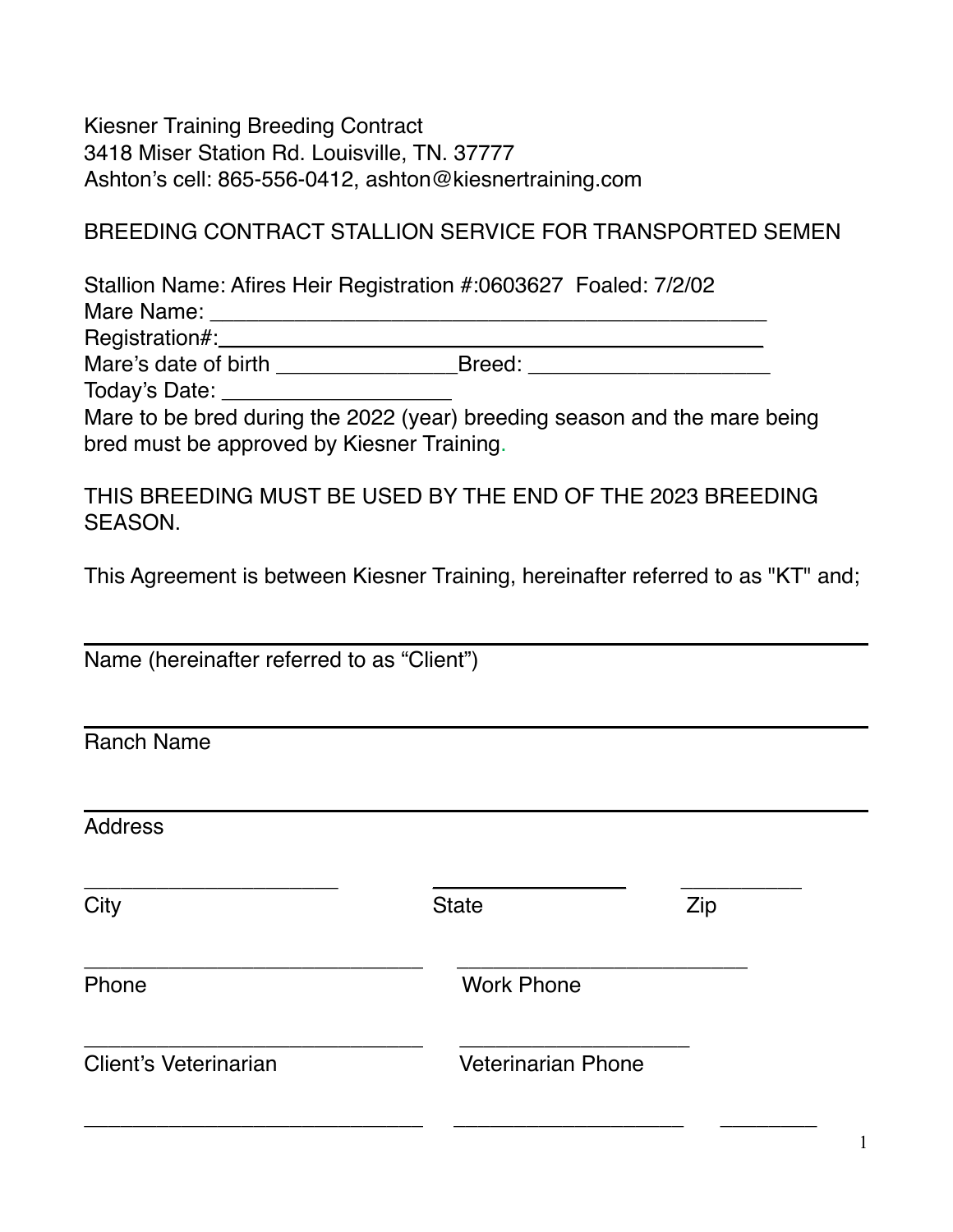Address Zip

Breeding Fee: \$4000.00 is payable as follows: a non-refundable breeding deposit of \$500.00 will be paid in advance to reserve the breeding, and the nonrefundable balance will be paid before semen is shipped unless other arrangements have been made with KT.

Equitainer Fees: Client is responsible for the shipping charges for the delivery of the equitainer and for the return of the equitainer to KT.

Special conditions of this Agreement:

This breeding is not transferable to another person and must be used for the breeding season specified in this contract. (Mare can be substituted with KT approval). Should the breeding be held over for any reason, all customary fees shall apply, PLUS an additional administrative and handling fee of \$500.00 is to be paid to KT prior to the re-breeding of the Mare.

Lab Fee and Deposits: A Lab fee (collection fee) of \$400.00 per Mare bred will be due prior to semen shipment. Additional shipments thereafter will also be \$400.00 per shipment (Collection Fee is subject to change)

Equitainer Liability: If KT equitainer is not returned to KT within 7 working days from Client's receipt of said equitainer, Client's account will be charged \$15.00 per day late fee. If the equitainer is not returned to KT within a three (3) week period, Client will be charged \$500.00.

Transportation Fees: All overnight express shipping fees for the shipment of equitainers will be charged to Client and due upon receipt. FedEx Fee is \$175.00 or if FedEx First Overnight is requested, it will be billed at \$250.00 (or Mare owner may provide a credit card or FedEx number for shipping). A 10% late charge will be added after 30 days. If it is necessary to ship semen counterto-counter via Delta Dash, the Client will be charged an airport courier fee of \$200.00/shipment in addition to the cost of the airline ticket (usually not more than \$100.00). All flights depart out of McGee Tyson Airport, Knoxville, TN. (TYS). (Airport Courier fee is subject to change).

Successful Pregnancy: It is understood by both the Client and KT that final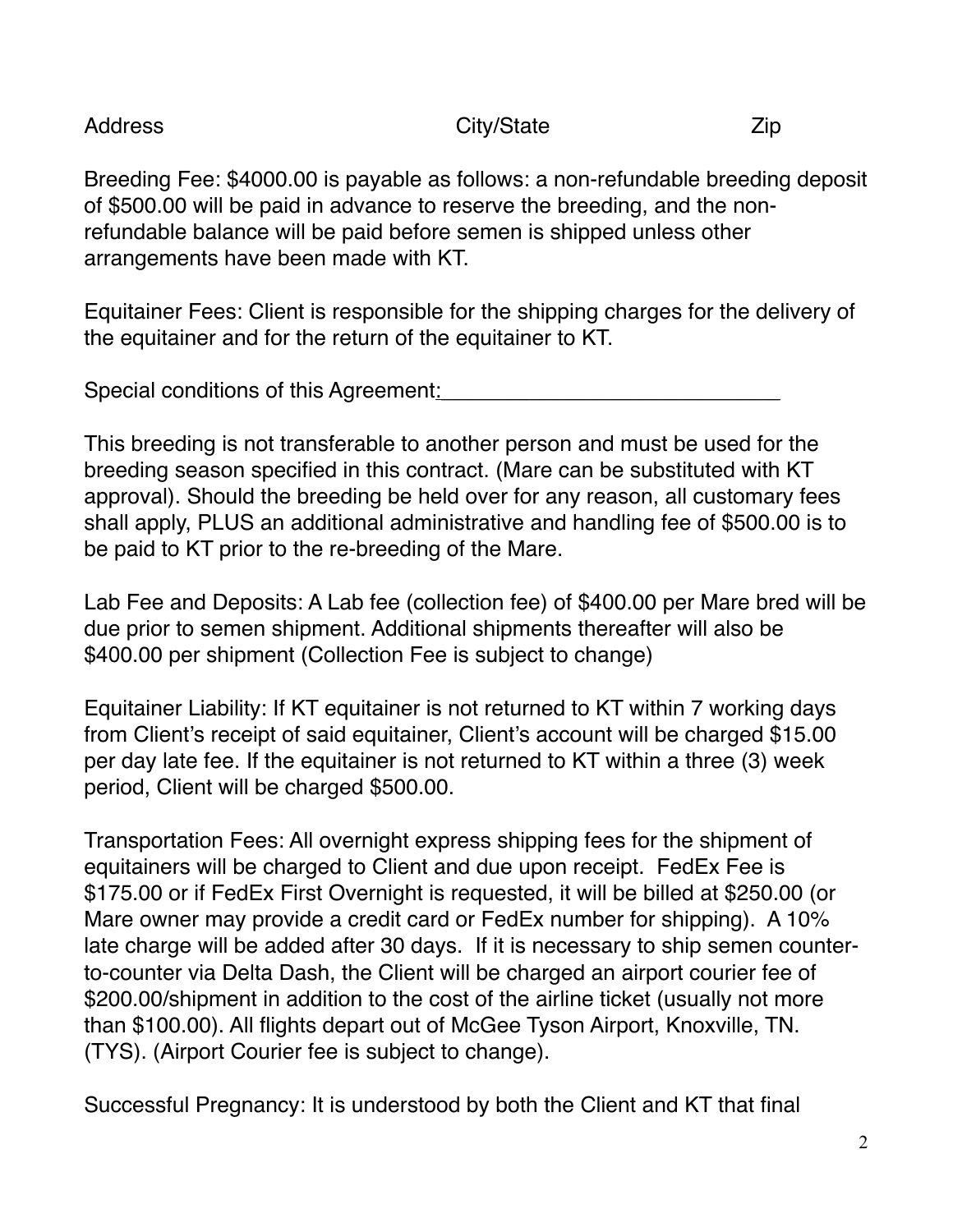responsibility of a successful pregnancy, using transported semen, lies with the client and his/her veterinarian. However, in the spirit of achieving a successful pregnancy, KT will offer all of its combined expertise and the following options. If, after breeding through three (3) heat cycles, the Mare fails to conceive, the client shall have the reproductive status of the Mare reevaluated and consult with KT and jointly decide to:

a.) Continue breeding.

b.) Select a substitute Mare and continue breeding: or

c.) If, after a continuous breeding attempt, a successful pregnancy has not been achieved by October 1, the Client may choose to carry the breeding over to the following year. An additional administrative and handling fee of \$500.00 shall apply.

d.) Client may ship the Mare to KT for reproductive analysis and continue breeding at the KT farm.

If Client discontinues breeding and does NOT exercise any of the above options, all fees and deposits previously paid will be forfeited by Client to KT. There will be no cash refunds and all re-breed rights will be forfeited.

Live Foal Guarantee: Should the Mare abort or the foal fail to stand and nurse, it is the responsibility of the client to inform KT in writing, certified by a veterinarian, within ten days of the event. In either case KT agrees to re-breed the Mare as soon as she is fit. There will be no additional breeding fee for a re-breed, but all other transported semen fees, including administrative and handling fees will apply. The Client agrees to keep said Mare in good physical condition throughout her pregnancy, vaccinate for Rhinoneumontis at 5, 7 and 9 months of pregnancy and de-worm regularly. If these normal health care practices are not performed, all re-breeding privileges and breeding fees paid will be forfeited. Any deviation from these procedures could result in forfeiture of all breeding fees paid, and the right to a signed Stallion Service Certificate for Client's foal. Furthermore, any attempt to obtain a pregnancy with the transported semen in any Mare, other than the Mare described in this contract, will result in the same forfeiture.

Conditions of Service Contract: The Client understands and accepts the terms of this Agreement. The Client understands that certain fees must be paid BEFORE semen will be transported, as outlined in this Agreement. The Client understands that the Stallion Service Contract must be signed and returned BEFORE semen is shipped. The Client understands that the Mare must be examined by a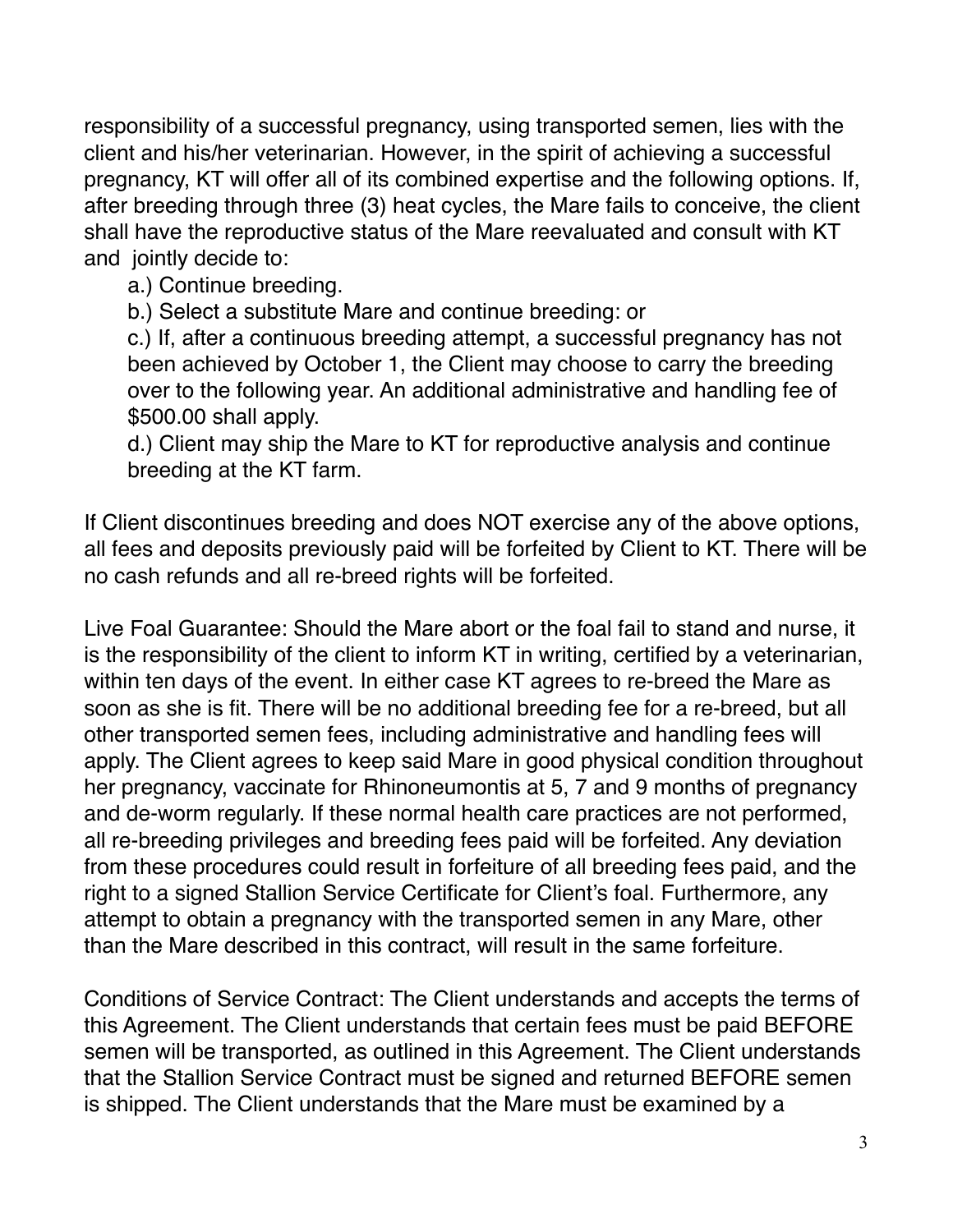veterinarian using ultra-sound scan at 16-20 days post-breeding. At this time if Mare is in foal, Client must alert KT of the situation and schedule a second ultrasound scan for 32-35 days post-breeding and a palpation between 50-55 days post-breeding to status at the first ultra-sound scan. If Mare is not in foal, Client must contact KT immediately so we know your Mare will be needing semen. The Client understands that it is essential to call the Breeding Manager at KT at the beginning of the Mare(s) heat cycle, so that KT may advise the Client of the days in which the stallion will be collected.

Requests for semen shipment must be made by 10:00 a.m. eastern or sooner on the day semen is to be shipped. KT requests you try and give 24 hour notice. KT only collects semen Monday, Wednesday and Friday. KT may refuse to ship semen to Client, at any time, if these procedures are not followed.

Important: Client understands that this breeding must initially be used within the current breeding year (from the date the breeding is booked.) If a pregnancy does not occur within the current breeding year, in the following year, the client may:

a.) Continue breeding.

b.) Select a substitute Mare and continue breeding with KT approval: or If the breeding is carried over to the following year. An additional administrative and handling fee of \$500.00 shall apply unless otherwise authorized by KT.

If the breeding is not initially used within the year purchased, Client will forfeit all rights to the breeding. All monies paid to KT for the breeding are nonrefundable. Extensions of time may be granted to Client under special circumstances.

Freezing of fresh semen or embryos: Written permission is required if you wish to freeze fresh semen or freeze embryos. Notification to Kiesner Training (in writing) is required each time a frozen embryo is implanted or frozen semen is used.

Release of Liability: Client fully understands, authorizes and assumes the special risks inherent in breeding Arabian Horses with the use of transported semen. Client also understands the risk of failure due to many variables and unknown causes and shall hold Kiesner Training and stallion owner harmless from any losses suffered due to any unsuccessful attempt at conception. Client further understands that the costs of such setbacks are considered part of the "normal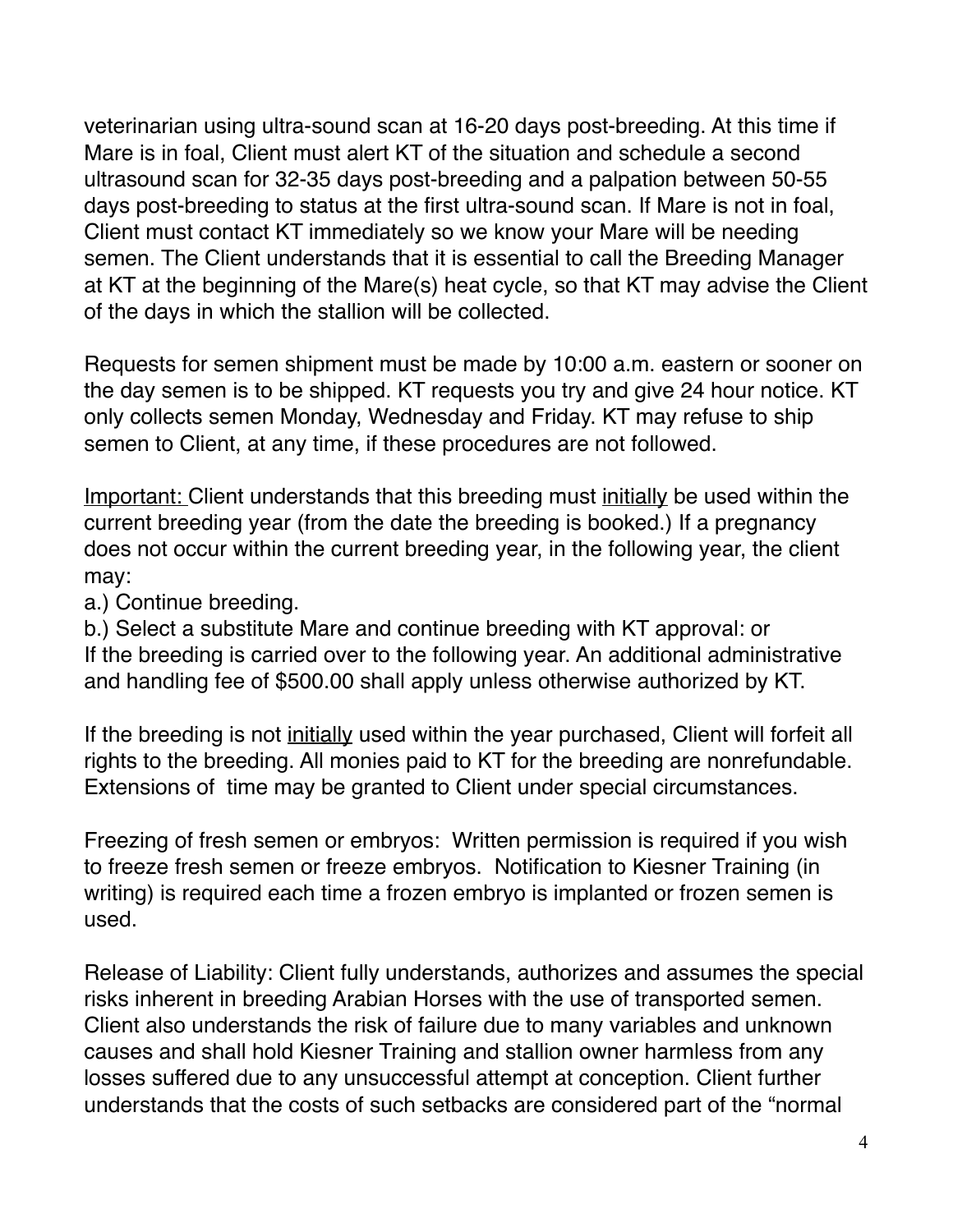risk and cost of doing business and breeding Arabian Horses" and shall further hold Kiesner Training and stallion owner harmless from any such claims whether ordinary, special, incidental or consequential. This Stallion Service Contract for breeding by transported semen may not be assigned or transferred to another person, or to another Mare without the written consent of Kiesner Training.

Payment Agreement: Client agrees to pay all fees specified in the Stallion Service Contract. Payment in excess of 10 days late will be subject to a \$15.00 daily late charge. Clients whose payments are in excess of 30 days past due shall be in breach of contract. Upon said breach of contract by Client, KT shall cease all further services, and retain all funds received to date as liquidated damages. Said damages will included costs of collection, bookkeeping, lost interest, and such other damages.

Contract Nullification: It is understood that should the Stallion die or become unfit for service and the Mare does not produce a foal, this contract shall become null and void, in which case, monies paid shall not be refunded. Furthermore, in the event the Stallion dies or becomes unfit for service; frozen semen will not be made available to fulfill this contract.

Breach of Contract: Should one party breach this contract for transported semen, the breaching party shall be responsible for all attorney's fees and their expenses related to such breach.

Lien: Client grants to KT a lien upon and security interest in any foal produced by a breeding at KT to secure all obligations and amounts due or any contract with KT or its affiliates. KT may, at any time until all amounts due hereunder are fully paid, file a photocopy of this contract in the county and state in which it is believed that the foal is kept, or in which the Client resides. When so filed, the copy will be effective as a financing statement as well as the security agreement. If at any time, the Client's balance is unpaid for thirty (30) days or more, or Client is otherwise in default of this or any other contract with KT or any of its affiliates, KT may withhold the Transported Semen Stallion Service Certificate that is required for registering the foal.

Acceptance: This contract for transported semen is not effective until approved and executed by KT, who reserves the right to reject any Mare at is sole discretion.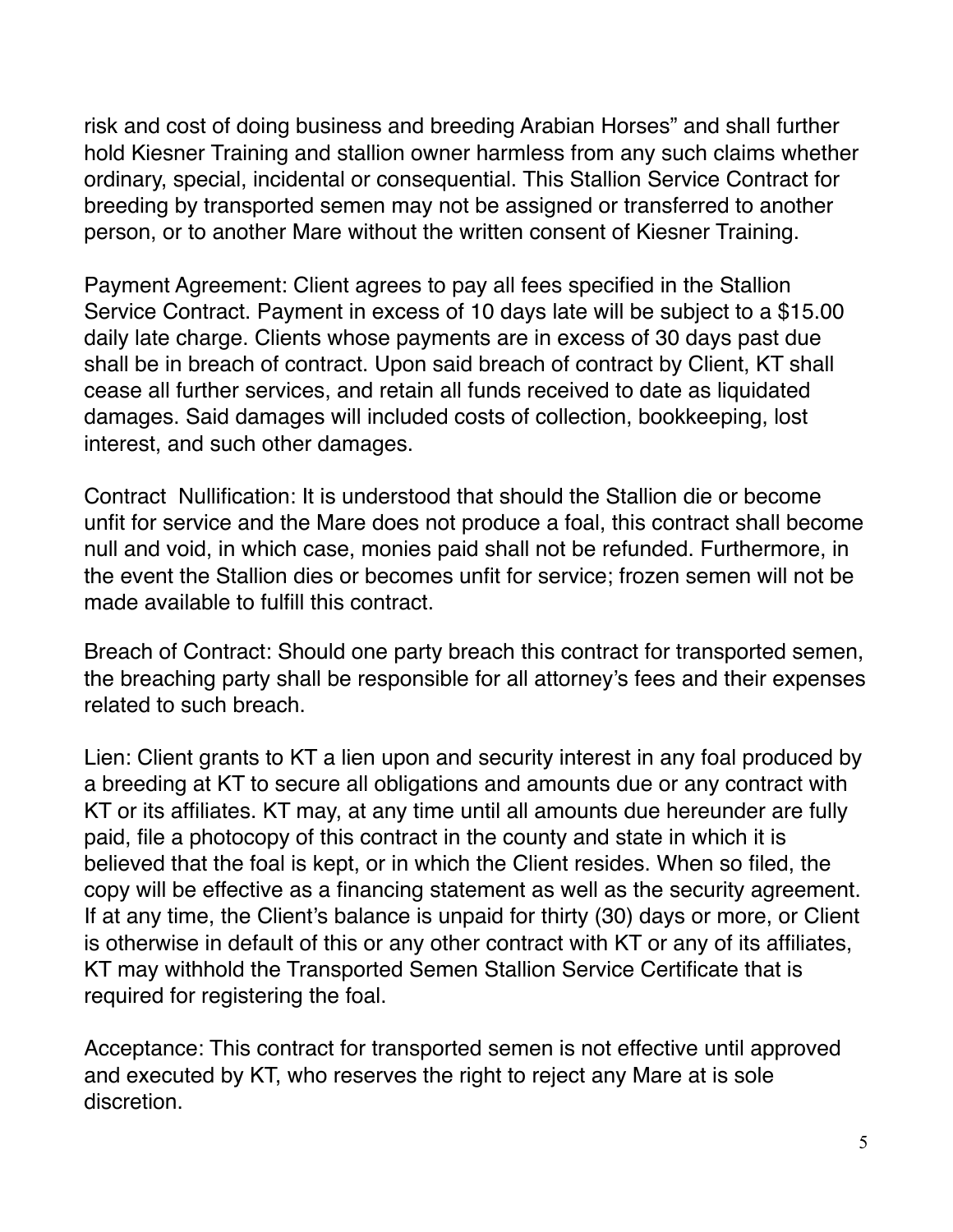Venue: The terms of this contract and disputes developing there under shall be enforced and construed in accordance with the laws of the state and county wherein KT is located, and the undersigned hereby submits themselves to the jurisdiction of the courts where KT is located.

| Client signature         | Date |  |
|--------------------------|------|--|
|                          |      |  |
| Kiesner Training (Agent) | Date |  |

Kiesner Training 3418 Miser Station Rd. Louisville, TN 37777 Barn:865-984-5245 Ashton's cell: 865-556-0412 Fax: 865-984-5246 Ashton@kiesnertraining.com SUMMARY SHEET- AFIRES HEIR

- 1. Complete breeding contract.
- 2. Send contract, Stallion's \$4000.00 breeding fee in full, \$400.00 fee (per Mare) for Transported Semen (collection fee) to Kiesner Training. Make checks payable to Kiesner Training, Inc. (No semen will be shipped unless the above fees have been paid and agreements have been signed and returned.)
- 3. Should breeding on more than one cycle be required, additional shipments will be made at a fee of \$400.00 fee for Transported Semen (Collection Fee) for each shipment.
- 4. FedEx or airfare shipping costs to be paid by Mare owner's credit card or prearranged personal check:
	- a. FedEx Fee is \$175.00 or if FedEx First over Night is requested, it will be billed at \$250.00, (or Mare owner may provide a credit card or FedEx number for shipping).
	- b. Counter-to-counter via Delta Dash same day service where provided: Cost is \$200.00 courier fee plus the cost of the airline ticket (usually not more than \$100.00)
- 5. Notify Ashton Kiesner (865) 556-0412 when you wish to receive your shipment of semen (and where to ship it). Remember 24 hour notification is appreciated, collections are Monday, Wednesday and Fridays only.
- 6. Return equitainer and contents (within 7 business days) to Kiesner Training. 3418 Miser Station Rd. Louisville, TN. 37777. If not returned, late fees will apply.
- 7. Written permission is required if you wish to freeze fresh semen or freeze